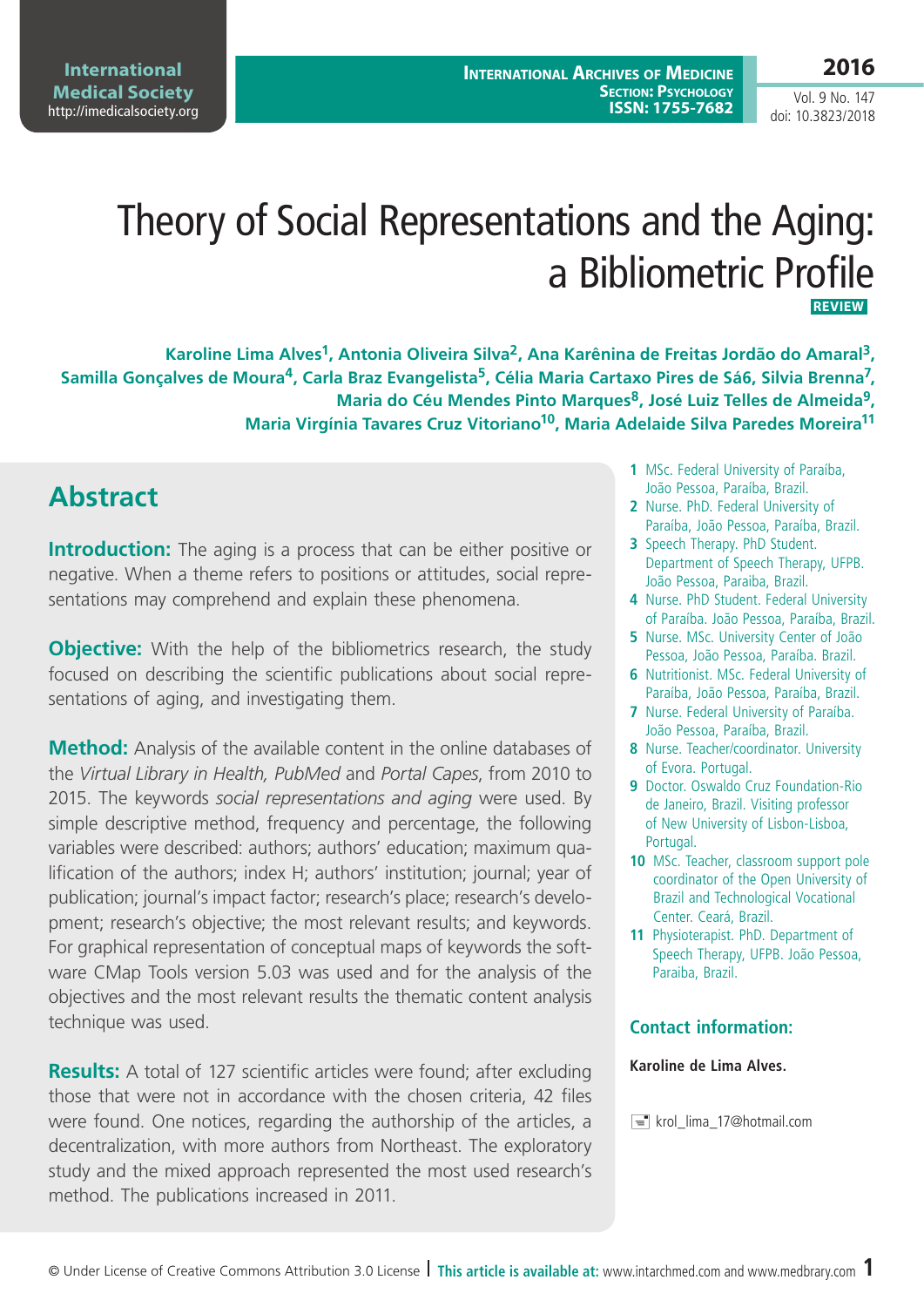**International Archives of Medicine Section: Psychology ISSN: 1755-7682**

**2016** Vol. 9 No. 147

doi: 10.3823/2018

**Conclusion:** The publications denote that the dependence on another person in performing daily activities interferes with the quality of life; they pointed out the social representations and positioning about the theme, important in identifying the weaknesses and vulnerabilities experienced by the elderly.

#### **Keywords**

Health Research; Aging; Social Representations; Bibliometrics; Journal.

### **Introduction**

The aging is increasing significantly regarding other age groups. As it is a natural process, this phenomenon denotes projections to the next generations, caused by the improvement of the conditions of the people's life.

In Brazil, in 2013, data from the Brazilian Institute of Geography and Statistics (IBGE) show that, in 2050, there will be 1,900 million elderly people, a number parallel to the children's population from 0 to 14 years old. Nowadays, the elderlies represent 8.6% of the Brazilian population, which means almost 15 million people with 60 years or more. In 2025, the percentage will be 15%, that is, Brazil will have 32 million elderlies. [1]

Aging is a dynamic, individual and progressive process, seen in different forms by different cultures. Positively or negatively, when a theme refers to positions or attitudes, social representations may, regarding the social, economic and demographic context, comprehend and explain these phenomena. [2]

In this regard, the Theory of Social Representations is known as a form to comprehend the individual and collective conducts, practices and behaviors, characterized by the interactions of social groups about their daily issues. These questions are called *common census theories*, and occur in two processes: objectification and anchoring. [3]

The objectification can be seen as the representation of the path of social elements until they acquire materiality. The anchoring is defined as the representations of already constituted objects. [4]

By understanding the social knowledge about ageing is determined by beliefs, myths, prejudices, among others, often by the elderly themselves, in which every individual, according to your standards set the aging process for often stigmatized.

As an example, there was a study conducted in the city of João Pessoa/PB, in 2011, with 250 elderlies from the Family Health Units, in which the perception of "being old" was more favorable. When asked, the elderlies pointed out their condition of being old as an important aspect to their own health. [5]

With the help of the bibliometrics, known as a science with statistical and mathematical techniques to improve the areas of literature and other databases6, this study's objective was to describe and investigate the scientific publications about *social representations and aging*.

### **Method**

This study used the bibliometrics research for enabling a quantitative analysis of the productions and publications about certain theme. [6] It was developed with the analysis of the available articles in the online databases of *Virtual Library in Health* (BVS), *PubMed* and *Portal Capes*, from 2010 to 2015.

The keywords social representations and aging were used to locate the articles; the following inclusion criteria were used: published as a scientific article (original or revision); fully available; published from 2010 to 2015; and presenting contextualization about social representations and aging.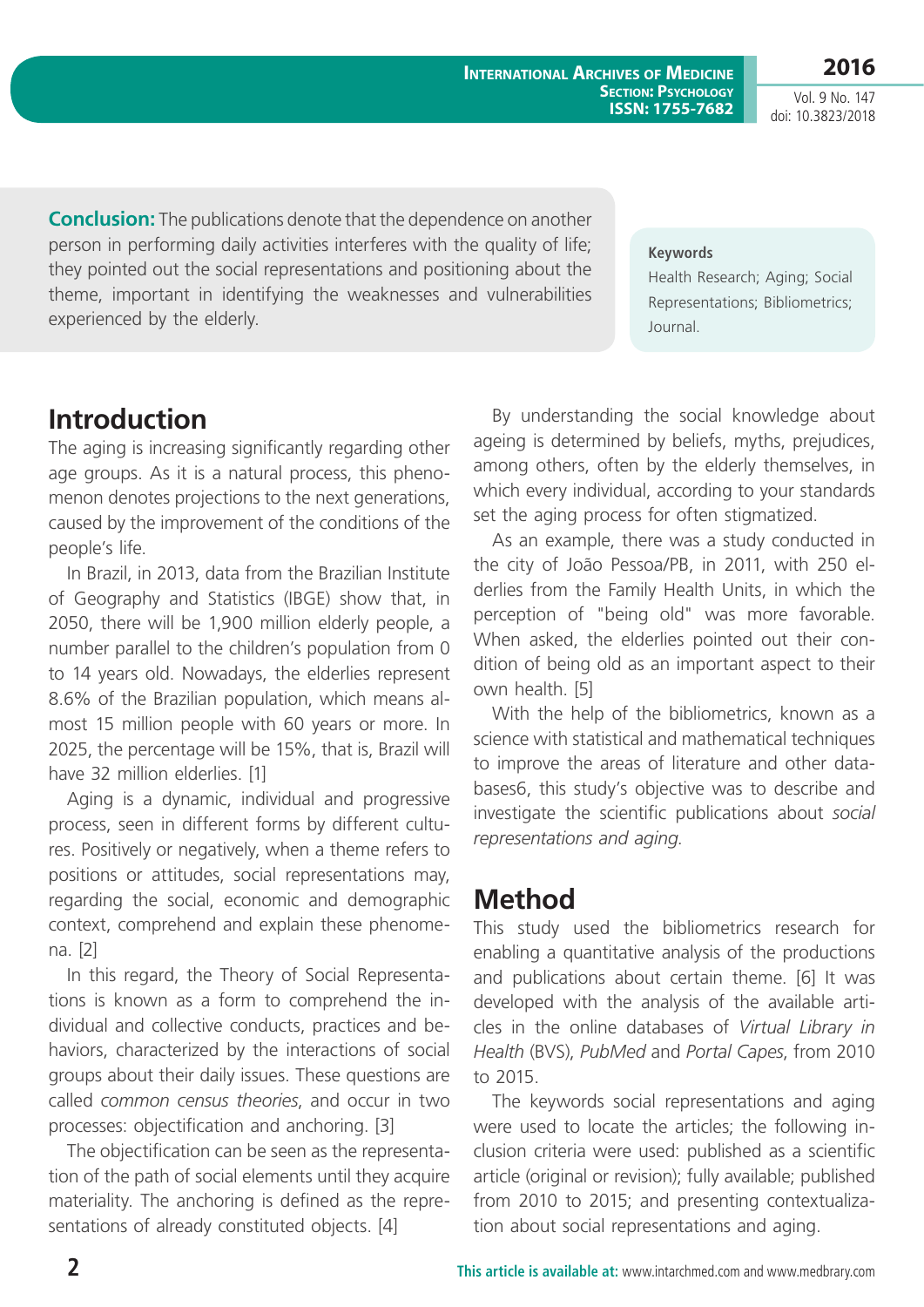The following exclusion criteria were used: the publications that were not fully available; available in more than one database and/or those that were not in accordance with the study's objective; manuscripts such as letters to the editor; thesis; dissertations; monographs; books; manuals; and abstracts.

The collecting occurred between December 2015 and January 2016. After identifying the studies, an analytical reading of the articles was done, using a guide to describe the variables: authors; authors' education; maximum qualification of the authors; index H; authors' institution; journal; year of publication; journal's impact factor; research's place; research's development; research's objective; the most relevant results; and key words.

The data were registered and organized in a table with the help of the software Microsoft Excel®. From the established variables, the simple descriptive method was used.

For the graphic representation of the conceptual maps of the keywords, the software CMap Tools, version 5.03, developed and free distributed by the *Institute for Human Machine Cognition da University of West Florida*. [7]

The objectives of the studies and the most relevant results were categorized according to the Content Analysis Technique, Categorical Theme [8], in which there are some stages, namely: pre-analysis; exploring the material or codification; treatment of the results, inference and interpretation.

### **Results**

This study's objective was the bibliometric indicators of production and citation, with data from the most productive researchers about the referred theme, in international level, available in the databases.

A total of 127 scientific articles were analyzed: 49 articles were found in the *Virtual Library in Health*  (BVS); 54 articles, in PubMed; and 24 articles, in Capes Journal Portal (Portal Capes). After excluding those that were not in accordance with the chosen **Table 1.** Distribution of the number of authors responsable for the articles by the number of articles.

|                                                                          | <b>Number of Authors</b> |    | <b>Number of Articles</b> |  |  |
|--------------------------------------------------------------------------|--------------------------|----|---------------------------|--|--|
|                                                                          |                          | N  | $\%$                      |  |  |
| 90                                                                       |                          | 1  | 65.4                      |  |  |
| 10                                                                       |                          | 3  | 15                        |  |  |
| $\overline{4}$                                                           |                          | 4  | 11.6                      |  |  |
| $\mathcal{L}$                                                            |                          | 10 | 4.4                       |  |  |
|                                                                          |                          | 5  | 3.6                       |  |  |
| Total                                                                    | 137                      | 43 | 100                       |  |  |
| Source: Authors of the research, 2015.<br>$N!$ froquency $0'$ porcontage |                          |    |                           |  |  |

N: frequency. %: percentage

criteria, the total reduced to 42 articles.

**Table 1** shows the results of the number of authors responsible for the articles according to the cooperation in the articles.

There is a decentralization of the authors concerning the publication of the studies about *Social Representations and Aging*. Before the findings, 65.4% (90) authors have published only one article on the topic investigated; followed by 10 authors who have produced, each, 1.5% (2) articles; 2 authors who produced 2.2% (3), each; 4 authors with 2.9% (4) each. Only 1 author has published 5 articles on the topic.

Concerning the index H of the authors, the frequencies fluctuated, with an average of three, and standard deviation of 2.63. The index H maximus was equal to nine, between the authors, which means that the author has nine articles with, at least, nine citations.

**Table 2** shows the results of the variables referring to the authors' education and qualification.

Regarding the author's college degree, 60 (43.8%) articles were developed by psychologists; 38 (27.7%), by nurses; 12 (8.8%), by physicians; 11 (8%), by physiotherapists; two (1.5%), by physical educators; and 11 (8%), by other professions. However, the college degree of three (2.2%) authors was not found.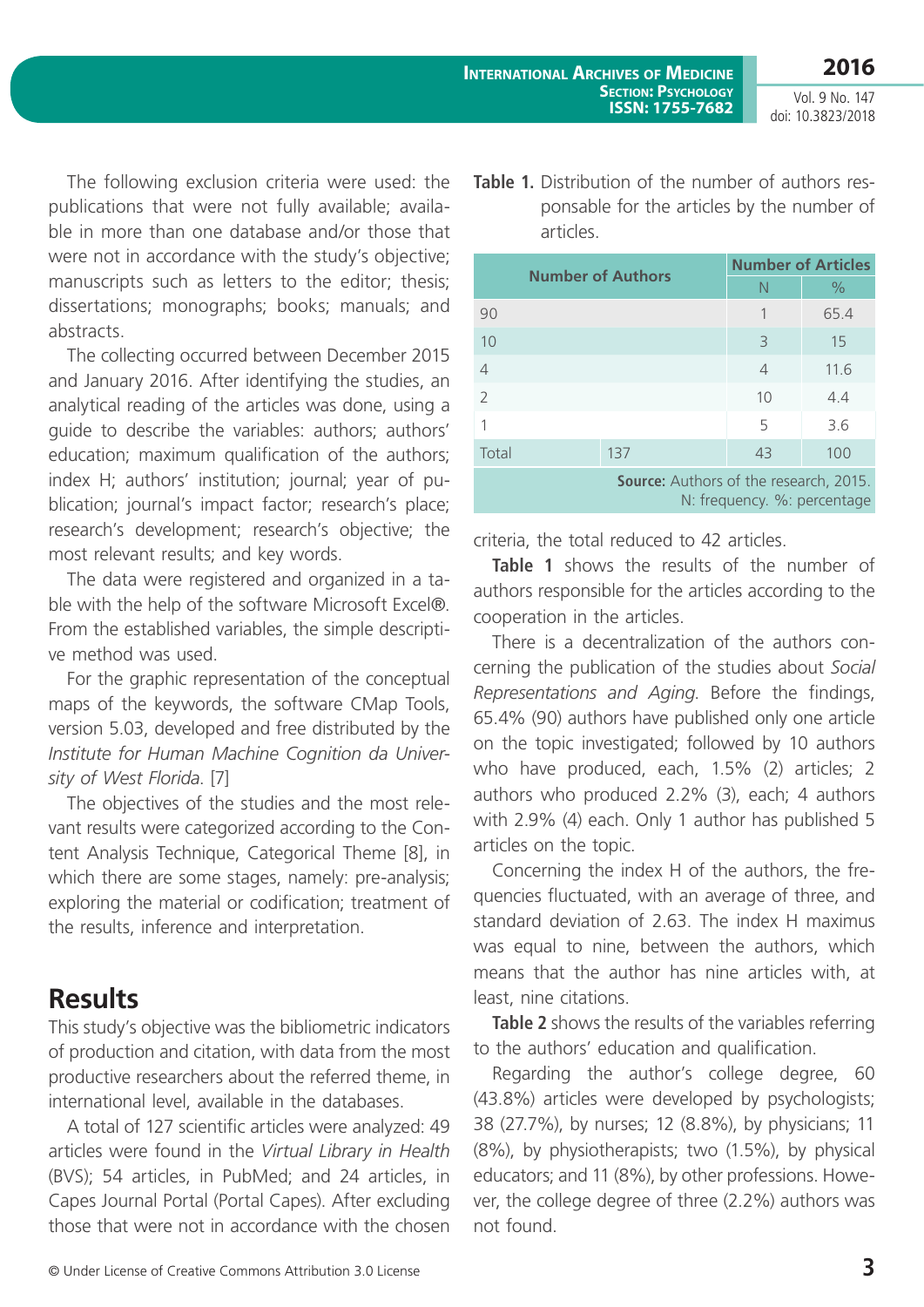**2016**

Vol. 9 No. 147 doi: 10.3823/2018

| Table 2. Distribution of the variables referring to the |
|---------------------------------------------------------|
| authors responsible for the articles.                   |

| <b>Authors</b>                                                            | N              | %    |  |  |
|---------------------------------------------------------------------------|----------------|------|--|--|
| Authors' College Degree                                                   |                |      |  |  |
| Psychology                                                                | 60             | 43.8 |  |  |
| Nursing                                                                   | 38             | 27.7 |  |  |
| Medicine                                                                  | 12             | 8.8  |  |  |
| Physiotherapy                                                             | 11             | 8.0  |  |  |
| Others                                                                    | 11             | 8.0  |  |  |
| Not found                                                                 | 3              | 2.2  |  |  |
| <b>Physical Education</b>                                                 | $\overline{2}$ | 1.5  |  |  |
| Authors' Qualification                                                    |                |      |  |  |
| PhD                                                                       | 90             | 65.7 |  |  |
| <b>MSc</b>                                                                | 28             | 20.4 |  |  |
| Graduation                                                                | 8              | 5.8  |  |  |
| Not found                                                                 | 8              | 5.8  |  |  |
| Expertise                                                                 | 3              | 2.2  |  |  |
| Total                                                                     | 137            | 100  |  |  |
| <b>Source:</b> Authors of the research, 2015. N: frequency. %: percentage |                |      |  |  |

One highlights the fact that the theme of interest has aroused interest of professionals from different areas, such as Psychology, Nursing, Physiotherapy, Physical Education, among others. Concerning the qualification, 90 (65.7%) authors have PhD (65.7%), and 28 (20.4%), MSc.

In respect of the distribution of the institutions, 24 were Brazilian; 14 were from other countries; only one institution was not found. Regarding the number of authors, 28 (20.4%) were from the Federal University of Paraíba, a reflection of the productivity of publications about the theme in Northern Brazil.

There was a large presence of international institutions, as the Università degli Studi Padova, in Italy, where 12 (9.1%) authors are part of. This demonstrates the importance of the theme, in Brazil and other countries, a result of the population's aging and increase of the number of elderly people.

**Table 3** shows the distribution and the frequency of the journals, their impact factors, the research's place by country and area, and the development of the study of the articles.

| <b>Table 3.</b> Distribution of the journals and their impact |
|---------------------------------------------------------------|
| factors.                                                      |

| <b>Journals</b>                                                                                                         | N              | $\frac{9}{6}$ | <b>Impact</b><br><b>Factor</b> |  |
|-------------------------------------------------------------------------------------------------------------------------|----------------|---------------|--------------------------------|--|
| Psychology & Society                                                                                                    |                | 7.1           | 0.0144                         |  |
| <b>Braz. Journal of Geriatrics</b><br>Gerontology                                                                       | 3              | 7.1           | 0.2288                         |  |
| Health and Society                                                                                                      | 3              | 7.1           | 0.3227                         |  |
| Science and Public Health                                                                                               | $\overline{2}$ | 4.8           | 0.7222                         |  |
| Psychology: Science and Profession                                                                                      | $\overline{2}$ | 4.8           | 0.2081                         |  |
| Research's Report: Basic Care Online                                                                                    | $\overline{2}$ | 4.8           | 0.2120                         |  |
| <b>Nursing Journal UERJ</b>                                                                                             | $\overline{2}$ | 4.8           | 0.36                           |  |
| Kairós Journal of Gerontology                                                                                           | $\overline{2}$ | 4.8           | $^{\star}$                     |  |
| Themes in Psychology                                                                                                    | $\overline{2}$ | 4.8           | 0.0315                         |  |
| Others                                                                                                                  | 21             | 50.4          |                                |  |
| Research's Place                                                                                                        |                |               |                                |  |
| Brazil - Northeast                                                                                                      | 16             | 38.1          |                                |  |
| Brazil - Southeast                                                                                                      | 7              | 16.7          |                                |  |
| Brazil - South                                                                                                          | 5              | 11.9          |                                |  |
| Do not apply**                                                                                                          | 5              | 11.9          |                                |  |
| German                                                                                                                  | 1              | 2.4           |                                |  |
| German, Italy and Brazil                                                                                                | 1              | 2.4           |                                |  |
| Brazil - Midwest                                                                                                        | 1              | 2.4           |                                |  |
| Costa Rica and Brazil                                                                                                   | 1              | 2.4           |                                |  |
| Italy                                                                                                                   | 1              | 2.4           |                                |  |
| Italy and Brazil                                                                                                        | 1              | 2.4           |                                |  |
| Mexico                                                                                                                  | 1              | 2.4           |                                |  |
| Paris                                                                                                                   | 1              | 2.4           |                                |  |
| Valencia, Spain                                                                                                         | $\mathbf 1$    | 2.4           |                                |  |
| Research's Development                                                                                                  |                |               |                                |  |
| Descriptive/Qualitative                                                                                                 | 6              | 14.3          |                                |  |
| Descriptive/Quanti-qualitative                                                                                          | $\overline{2}$ | 4.8           |                                |  |
| Descriptive/Quantitative                                                                                                | 1              | 2.4           |                                |  |
| Documentary/Descriptive                                                                                                 | 2              | 4.8           |                                |  |
| Exploratory/Descriptive/Qualitative                                                                                     | $\overline{2}$ | 4.8           |                                |  |
| Exploratory/Qualitative                                                                                                 | 7              | 16.7          |                                |  |
| Exploratory/Quanti-qualitative                                                                                          | 12             | 28.6          |                                |  |
| Reflexive                                                                                                               | 1              | 2.4           |                                |  |
| Literature Review                                                                                                       |                | 14.3          |                                |  |
| Transversal/Qualitative                                                                                                 |                | 2.4           |                                |  |
| Transversal/Quanti-qualitative                                                                                          |                | 4.8           |                                |  |
| Total                                                                                                                   | 42             | 100           |                                |  |
| <b>Source:</b> Authors of the research, 2015. N: frequency.<br>%: percentage. *Not found. **Literature review journals. |                |               |                                |  |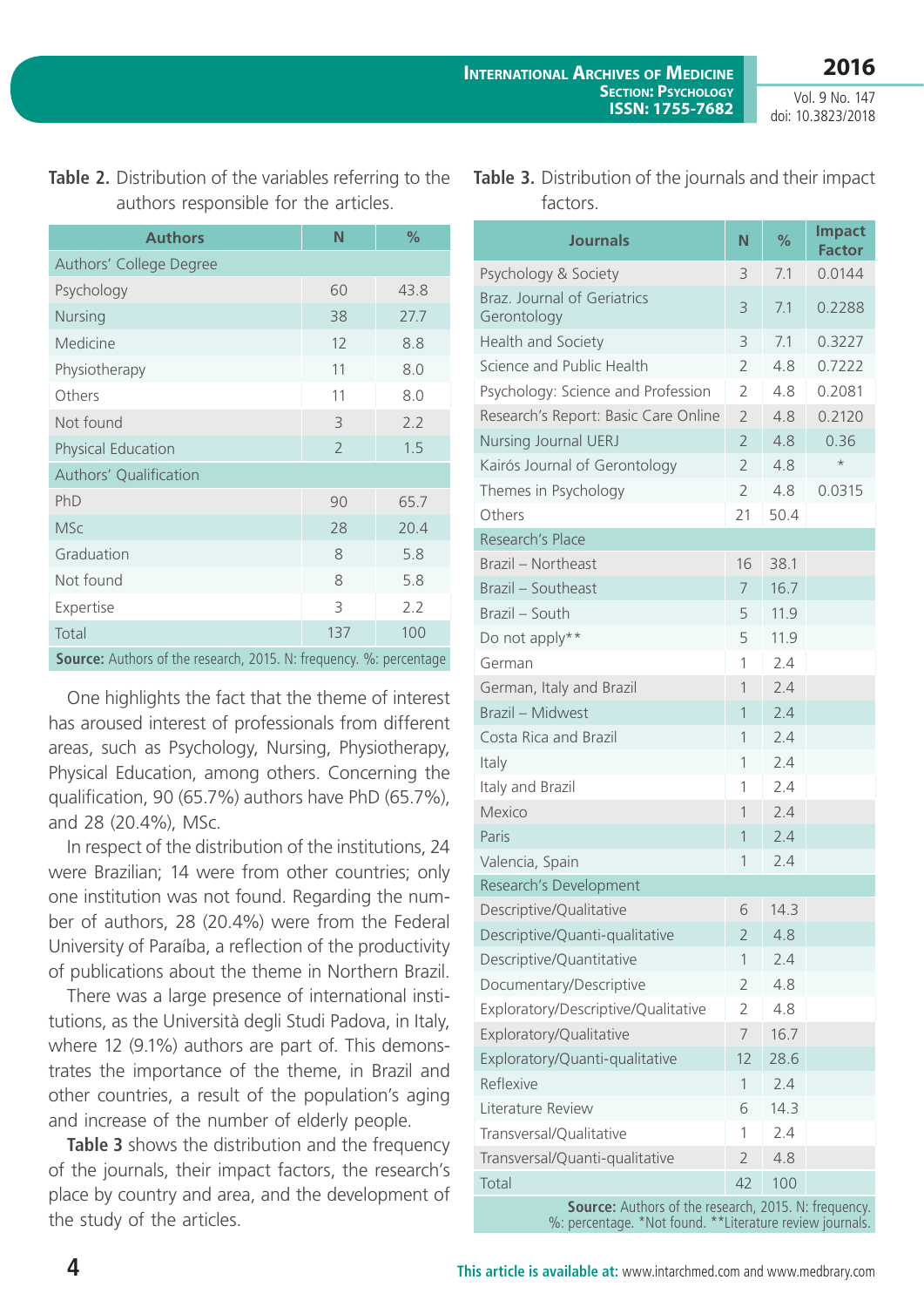

The results demonstrated that, as well as regarding the authors, there is a diversity of journals with published studies about the social representations and aging, namely: 21 (50.1%) are journals with only one publication; three (7.1%) have three publications; and six (4.8%) journals with two publications.

Regarding the geographic distribution, there are 29 (69.1%) publications about the theme in Brazil, with the following division: Northeast Region, with 16 (38.1%); Southeast Region, with seven (16.7%); South Region, with five (11.9%); and only one (2.4%) in Midwest Region. There are eight (19.2%) international and multicentric publications, with the participation of more than one country, and only five (11.9%) were not in accordance to the study's objective, for they are literature review, documentary or reflexive articles.

Concerning the research's development, the study's type and the used approach, the most used is the Exploratory/Quanti-qualitative, with 12 (28.6%) publications; followed by Exploratory/Qualitative and Exploratory/Descriptive, with separated approaches, with seven (16.7%) publications.

**Figure 1** shows the distribution of the publications by year, according to the sample, that is, databases. There is an increase of the number of the publication, in 2011, in two databases, BVS and *Portal Capes*. There was na important increase of PubMed publications in 2012 and 2015.

After the first data collecting, the Conceptual Mapping was used, formulated with the keywords



and their correlation with the theme of interest, compound by a set of informations of the publications, shown in **Figure 2**.

Among the keywords found in the studies, there were: aging aspects; actions focused on aging; researched areas; method and data analysis; surveyed publics.

The analysis of the objectives and the most relevant results, based on the Content Analysis Technique, Categorical Theme, created three categories: aspects about aging; care focused on the elderly; health and family professionals; and caregivers.

### **Discussion**

The collaboration between researchers has been growing in all knowledge areas and countries, and is very important to the scientific community. The collaborative work favors the transfer of knowledge and skills, encourages the creativity and allows a better apprenticeship. The Internet access contributed to this purpose, enabling scientists from different places to work together. [9]

The index H is relevant for it is a standard used to demonstrate the qualitative and quantitative impact of the authors' scientific productions. [10] It is the result of the balance between the numbers of scientific publications and citations; therefore, it is defined by the number of the researcher's published articles with a number of citations equal to or higher than this number. [11]

Thereby, there was a prevalence of concerned professionals of the Psychology area in the develo-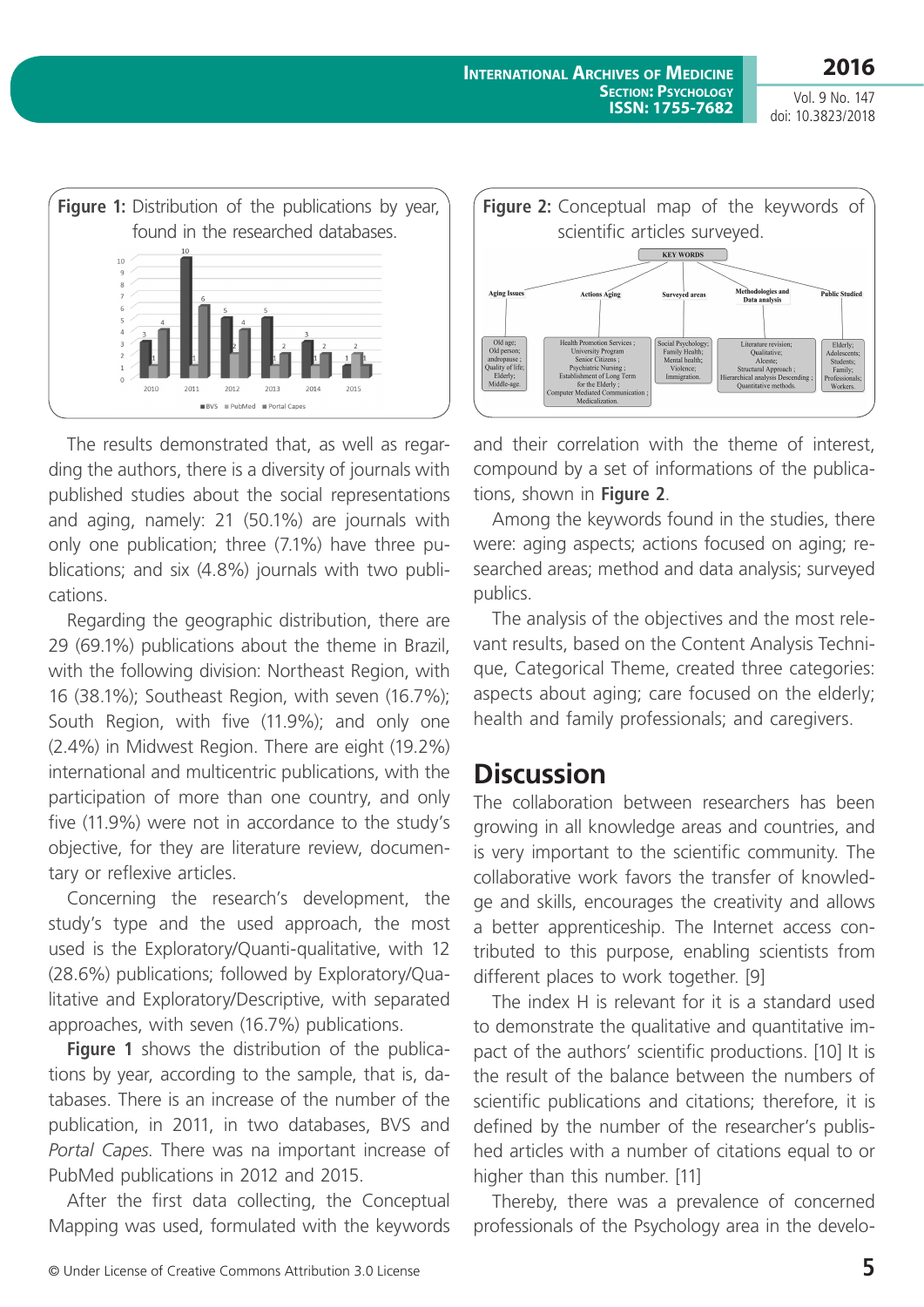pment of researches about the themes social representations and aging. This may be for the fact that the Theory of Social Representations constitutes a theorical-methodological approach and originates from the Social Psychology. [12]

The theme of interest has been arousing the interest of professional from different areas, such as Psychology, Nursing, Medicine, Physiotherapy, Physical Education, etc. According to the authors [13], the researchers' college degree aggregates credibility and relevance to what's intended to be published.

Data from the Ministry of Education show that, from 2003 to 2011, the number of MSc and PhD degrees practically doubled, and the number of scholarships from CAPES and CNPq increased, contributing to the admission of professionals in the *stricto sensu* post-graduation courses. [14] Until 2020, the objective is to increase the number of enrollments in *stricto sensu* post-graduation courses, culminating in 60 thousand MSc and 25 thousand PhD degrees per year. [14]

Different results were found in other study about the Theory of Social Representations and aging in health, in which the researches were developed mostly by nurses, followed by psychologists and physiotherapists. Regarding the qualification, mostly of the researchers were clinical experts or had postgraduation degree. [15]

It is important to evidence that the Brazilian scientific and technological development focuses its activities in Southeast and South regions. However, there has been a recent increase of the activities of other regions, which may be related to the number of articles e researchers from the Northeast region. [16]

The found results are different from the conducted study about the scientific production in Brazil. In various themes regarding the aging, there was a correlation between the publications and the development of the universities; in Brazil, both publications as the institutions were from the Southeast Region. [17] Considering the publications from 2003 to 2009, most of them, 11 (48%) were from the Southeast Region, followed by the South Region, with 6 (26%) publications. [15]

The most notorious university has a research group about the aging and social representations where researchers from other countries are part of, which may explain the number of publications of this institution.

According to the authors [17], the interest of researchers in studying the issues related to the aging is continuously increasing, a fact that can be explained by the increase of life expectation in Brazil and in the world.

Although there is a large number of psychologists publishing studies about the social representations and aging, the public health journals, comprising several areas of health, concentrate the studies.

Thereby, there has been an increase of the publications in the Northeast Region for the last five years. This result is consequence of the creation of more *latu sensu* courses in several Educational Institutions of the referred region, such as the new PhD courses of the Nursing Post-Graduation Programs of the Federal Universities of Paraíba and Rio Grande do Norte, in 2011; of the Federal University of Ceará, in 2012; and of the Federal Universities of Pernambuco and Piauí, in 2014.

Plus, there is a major Exchange of knowledge between these programs of the referred regions and other places in Brazil, such as the MSc and PhD programs. These programs enable a better qualification of the professional, and promote the concentration and strengthening of the educational and research's groups. [19]

One evidences, in other study about the same theme, a major frequency of studies conducted with the qualitative approach. [20] The mixed approach comprehends the complexity of the phenomena, describes particular and specific facts, with a quantitative and qualitative point of view, and may be used to comprise both data types, even emphasizing one or other. [21]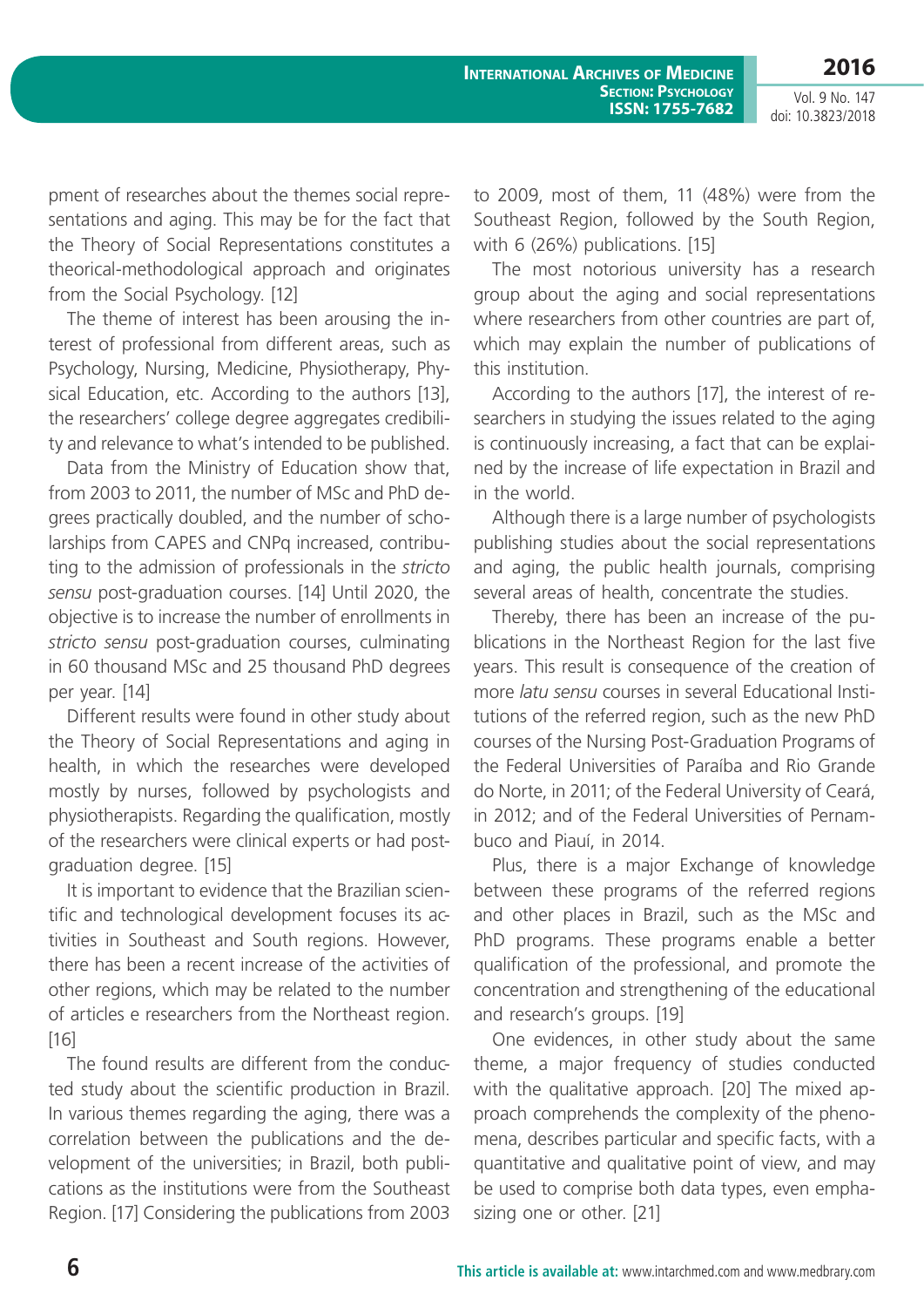**International Archives of Medicine Section: Psychology ISSN: 1755-7682** **2016**

Vol. 9 No. 147 doi: 10.3823/2018

Considering the found result, one emphasizes a study conducted in order to describe the scientific publications about social representations and aging, from 2010 to 2015, with the highest production in 2011. This demonstrates that the publications about the theme show a major concern, in the beginning of the century, with the comprehension of the aging process and its aspects. [22]

As seen, in 2011, there was an intense investment in policies and strategies promoting the raise of the quality of the Nursing Programs, focused on the education and appreciation of PhD researchers, and on high quality scientific production about the aging area. [23]

With the help of the conceptual map, it was possible to graphically represent an organized knowledge, whose ideas were related or intertwined. [24] Thus, five interconnections emerged, in which the themes of the studies about social representations and aging were observed.

Concerning the content analysis of the objectives and the most relevant results, three categories emerged, namely:

#### **Category 1. Aspects about aging**

The aspects about aging may directly interfere with the daily capacity of the elderly, mainly if related to any illness process. Some authors discuss this process, especially emphasizing, in their results, the negative positioning regarding the aging. [25]

 In this context, other studies discuss about this process as a life stage that needs to be more appreciated, as well as a positive positioning regarding the independence on the aging process; on the other side, they expose a negative association between aging, decay and ending of life. [26]

#### **Category 2. Attention focused on the elderly**

In the perspective of the attention focused on the elderly, the studies denote that being able to live independently interferes with the elderly's quality of life. [27] The higher the life expectation, the more they need attention, especially of the health services; this need is enhanced by certain studies about the theme. [27] Some studies about the social representations of aging in the perspective of the elderlies themselves show a positive positioning related to the importance of the family and caregivers when helping the elderly. [28]

#### **Category 3. Health and family professionals and caregivers**

The found studies about the health and family professionals and caregivers emphasize the knowledge of these groups about the aging process; they evidence the positive and negative aspects, as well as highlighted by other authors [29], and the importance of the health professionals in identifying the weaknesses and vulnerabilities experienced by the elderlies.

It is possible to find literature about the healthy and active aging and the development of policies to adapt the basic care services in order to properly attend the elderlies, according to their specific needs. [30]

### **Conclusions**

In this study, it was possible to notice that the bi0bliometric indicators, regarding the authorship of the articles, demonstrate a decentralization of the publications, by the number of documents, with more authors from the Northeast region, an opposite result from previous studies, with more authors from the Southeast region.

In addition, the exploratory study and the mixed approach represented the majority of the research's methods, for they describe specific events, from the quantitative and qualitative point of view. One denoted an increase of the number of publications in 2011, with twice more publications when compared to other years, resembling other studies about the theme.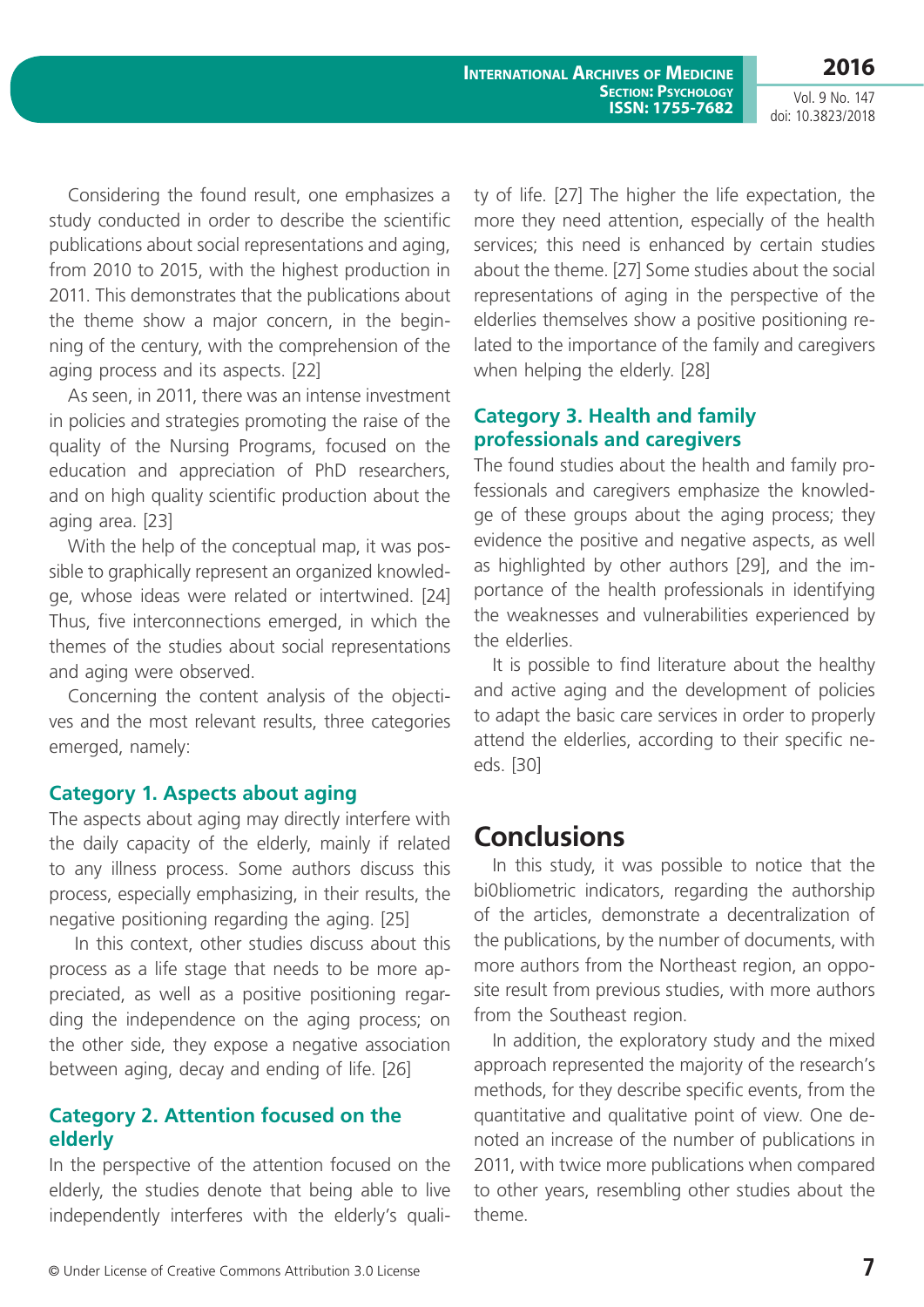**2016**

The publications indicated aspects about the aging, emphasizing the social representations and positive and negative points of view related to the aging. Concerning the attention focused on the elderly, the studies denote that the dependence on other person while performing daily activities interferes with the quality of life. Among the publications about the representations, the positioning and knowledge of the health and family professionals and caregivers, one emphasizes the importance of the use of the Theory of Social Representations in identifying the weaknesses and vulnerabilities experienced by the elderlies.

This study's limitation can be solved in future researches about the health of the elderly, especially concerning the international researches, in order to understand the social representations of the elderly.

Lastly, it is believed that this study may contribute to the increase of discussions and reflections about the social representations, in order to promote and improve psychosocial policies of public health focused on the elderlies.

#### **Contribution of authors**

KLA, AKFJA, SGM, CBE and CMCPS worked in all phases of development, from conception, design, analysis and interpretation of the data, writing of the manuscript; KLA, AKFJA, SGM and CBE prepared the database; KLA performed critical review of the manuscript; AOS, MASPM, conducted orientation of the manuscript and approved the final version to be published.

#### **Conflict of interest**

The authors declare the absence of conflict of interest.

# **References**

**1.** Instituto Brasileiro de Geografia e estatística. Perfil dos idosos responsáveis pelos domicílios. Censo 2010: Brasil. [base de dados na internet]. Brasil. 2011. [Acesso 15 01 2016]. Disponível em: [www.ibge.gov.br/home/presidencia/.../25072002pidoso.shtm](http://www.ibge.gov.br/home/presidencia/.../25072002pidoso.shtm)

**ISSN: 1755-7682**

- **2.** Gastrón L. Monchietti A. Oddone M J. Representações sociais sobre homens e mulheres na velhice. In: Tura LFR. Silva AO. Envelhecimento e Representações Sociais. Ed.1. Rio de Janeiro: Quartet: Faperj; 2012. p. 117-73 .
- **3.** Moscovici S. Representações sociais: investigações em psicologia social. Petrópolis, RJ: Vozes. 2003.
- **4.** Jodelet D. Representações Sociais: um domínio em expansão. In: Jodelet D. As representações sociais. Rio de Janeiro: EDUERJ; 2001. p.17- 44
- **5.** Paiva MLG, Rodrigues TP, Moreira MASP, Matos MYC, Ferreira OGL, Silva LM. Velho no Olhar de Idosos: representações sociais. R pesq Cuid Fundam Online. 2011; dez. 122-131.
- **6.** Silveira Guedes VL. A Bibliometria e a Gestão da Informação e do Conhecimento Científico e Tecnológico: uma revisão da literatura. Ponto de Acesso. 2012; v. 6, n. 2, p. 74-109.
- **7.** Institute for Human and Machine. Cognition-Cmap Tools [Internet]. Florida (US): University of West Florida; 2014 [acesso 12 jan 2016]. Disponível em:<http://cmap.ihmc.us/>.
- **8.** Bardin L. Análise de Conteúdo. 70 ed. Lisboa; 2009.
- **9.** Vanz SAS, Stump IRC. Colaboração científica: revisão teóricoconceitual. Perspectivas em Ciência da Informação. 2010;15(2):42-55.
- **10.** Speller FR, Meneghel SM. Desafios e perspectivas da educação superior brasileira para a próxima década. UNESCO, CNE, MEC. Brasília; 2012.
- **11.** Thomaz PG, Assad RS, Moreira LFP. Uso do Fator de impacto e do índice H para avaliar pesquisadores e publicações. Arq Bras Cardiol. 2011; 96(2):90-3.
- **12.** Wachelke JFR. Índice de Centralidade de Representações Sociais a partir de Evocações: exemplo de aplicação no estudo da representação social sobre Psicologia. Reflexão e Críticaexão Crítica. 2009;22(1):102-10.
- **13.** Medeiros KKAS, et al . Perfil bibliométrico da produção científica (inter)nacional da Enfermagem Gerontogeriátrica. Rev bras geriatr gerontol. 2014;17(2):425-38.
- **14.** Ministério da Educação. Coordenação de Aperfeiçoamento de Pessoal de Nível Superior - Capes. Contribuição da pós-raduação brasileira para o desenvolvimento sustentável: Capes na Rio+20/ Brasília/Brasil. (2012).
- **15.** Smith AAF, Costa LS, Oliveira AMF, Silva AO, Caliri MHL, Silva LM. Teoria das Representações Sociais no Âmbito do Envelhecimento: Uma Revisão Integrativa. R. pesq cuid fundam online. 2011; 242-250.